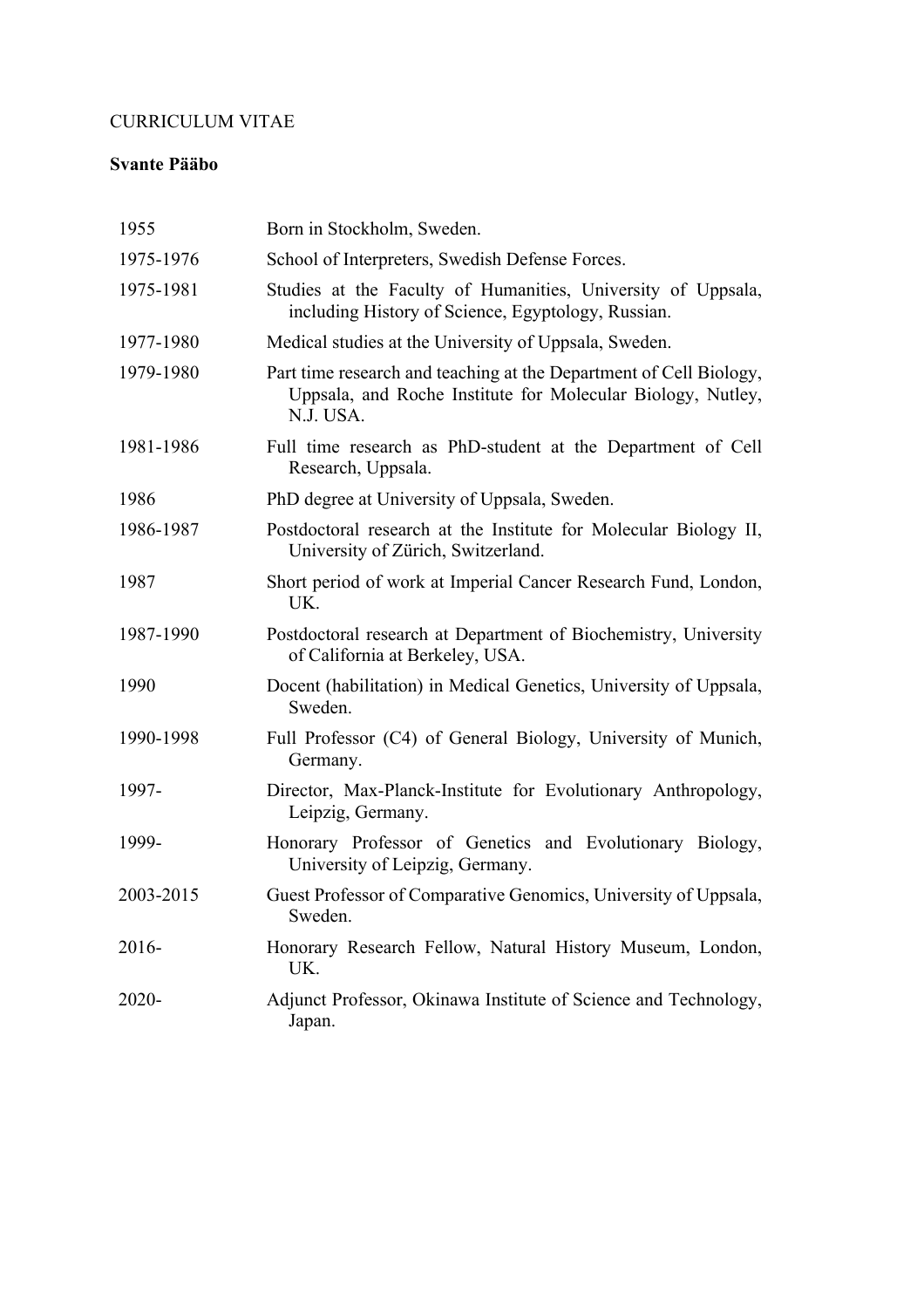# **Scholarships, Fellowships and Honors:**

| 1984-1986 | Training scholarship from the Swedish Cancer Society.                                                                                                                                                                                                                                                                                                                             |
|-----------|-----------------------------------------------------------------------------------------------------------------------------------------------------------------------------------------------------------------------------------------------------------------------------------------------------------------------------------------------------------------------------------|
| 1986      | EMBO short-term fellowship.                                                                                                                                                                                                                                                                                                                                                       |
| 1987      | FEBS fellowship.                                                                                                                                                                                                                                                                                                                                                                  |
| 1987-1989 | EMBO long-term fellowship.                                                                                                                                                                                                                                                                                                                                                        |
| 1992      | Leibniz Prize of the German Science Foundation.                                                                                                                                                                                                                                                                                                                                   |
| 1994      | Honorary Doctorate, University of Zurich, Switzerland.                                                                                                                                                                                                                                                                                                                            |
| 1996      | EMBL Distinguished Visitor Lecture, Heidelberg, Germany.                                                                                                                                                                                                                                                                                                                          |
| 1998      | Member, Academia Europaea.<br>Max Delbrück Medal, Berlin, Germany.                                                                                                                                                                                                                                                                                                                |
| 1999      | Member, Berlin-Brandenburgische Akademie der Wissenschaften,<br>Berlin, Germany.<br>Carus Medal and Prize, Halle and Schweinfurt, Germany.<br>Member, EMBO.                                                                                                                                                                                                                       |
| 2000      | Honorary Doctorate, University of Helsinki, Finland.<br>Rudbeck Prize, Uppsala, Sweden.<br>Member, Royal Academy of Sciences, Stockholm, Sweden.                                                                                                                                                                                                                                  |
| 2002      | Member, Deutsche Akademie der Naturforscher Leopoldina, Halle,<br>Germany.<br>Foreign Member, Finnish Society of Sciences and Letters, Helsinki,<br>Finland.                                                                                                                                                                                                                      |
| 2003      | Leipzig Science Prize, Leipzig, Germany.<br>Ernst Schering Prize, Berlin, Germany.<br>Member, Saxonian Academy of Sciences, Leipzig, Germany.                                                                                                                                                                                                                                     |
| 2004      | Foreign Member, National Academy of Sciences, Washington DC,<br>USA.                                                                                                                                                                                                                                                                                                              |
| 2005      | Louis Jeantet Prize for Medicine, Geneva, Switzerland.<br>Virchow Medal, University of Würzburg, Germany.                                                                                                                                                                                                                                                                         |
| 2007      | Time Magazine 100 Most Influential People in the World.<br>Emeritus Member, Academie Internationale de Philosophie des<br>Sciences, Brussels, Belgium.                                                                                                                                                                                                                            |
| 2008      | Order of Terra Mariana, 3rd Class, Republic of Estonia.<br>Gorjanovic-Kramberger Medal, Zagreb, Croatia.<br>Honorary Professor, Graduate University of the Chinese Academy of<br>Sciences, Beijing, China.<br>Academy of Achievement Honoree, Washington D.C., USA.<br>Pour le Mérite, Bonn, Germany.<br>Honorary Doctorate, Royal Institute of Technology, Stockholm,<br>Sweden. |
| 2009      | Kistler Prize, Seattle, WA, USA.<br>Grosses Bundesverdienstkreuz mit Stern, Berlin, Germany.<br>Darwin-Plakette, Deutsche Akademie der Naturforscher Leopoldina,<br>Halle, Germany.                                                                                                                                                                                               |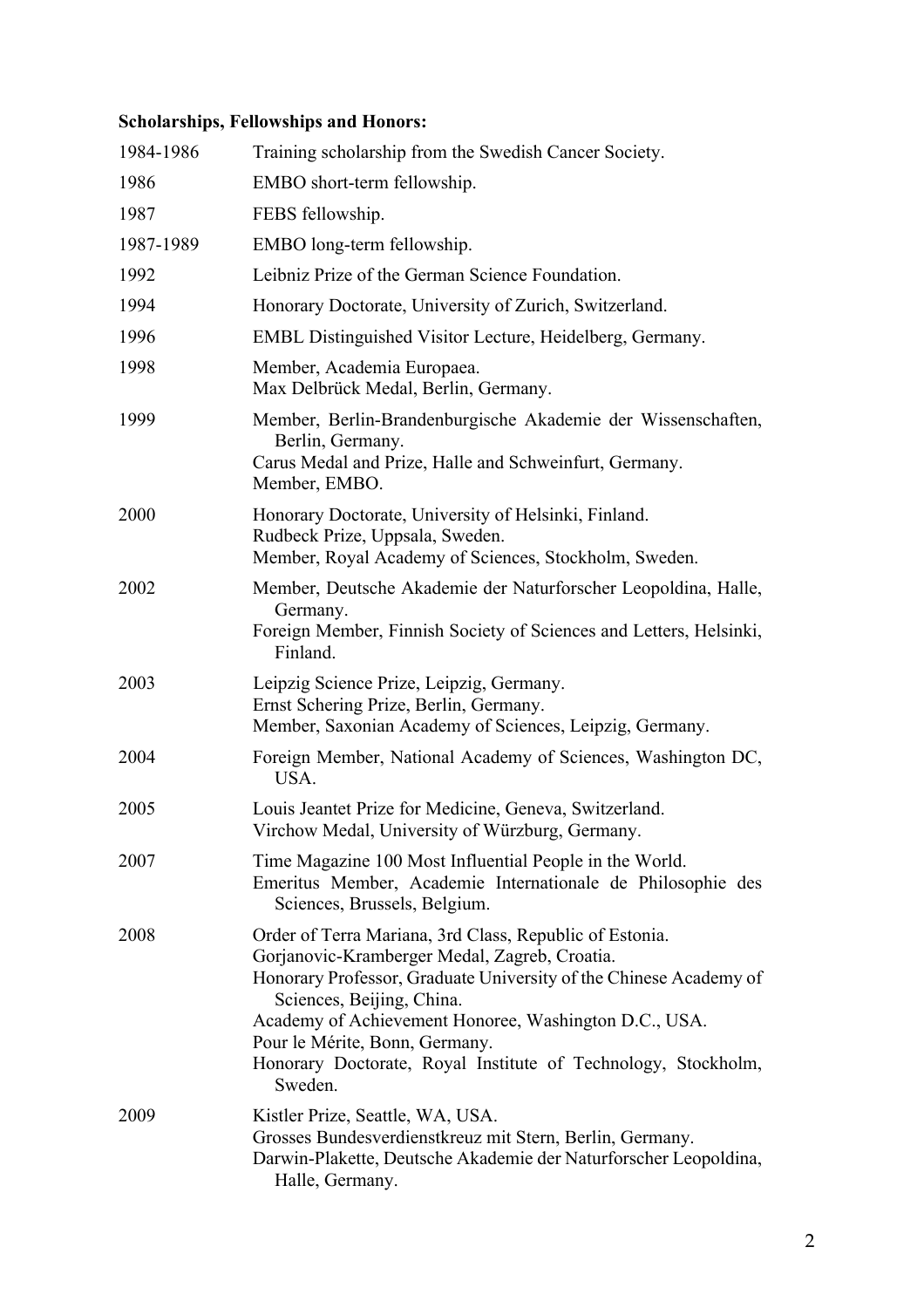|      | Anatomische Les, Amsterdam, Holland.                                                                                                                                                                                                                                                                                               |
|------|------------------------------------------------------------------------------------------------------------------------------------------------------------------------------------------------------------------------------------------------------------------------------------------------------------------------------------|
| 2010 | Theodor Bücher Medal, Federation of European Biochemical<br>Societies.<br>Honorary Member, Croatian Anthropological Society, Zagreb,<br>Croatia.                                                                                                                                                                                   |
| 2011 | Newcomb-Cleveland Prize, AAAS, Washington, D.C.<br>Foreign Member, American Academy of Arts and Sciences,<br>Cambridge MA, USA.<br>Biochemical Analysis Prize, DGKL, Berlin, Germany.                                                                                                                                              |
| 2012 | H.M. The King's Medal (Kon:sGM12mhb), Stockholm, Sweden.<br>Honorary Doctor of Medicine, Karolinska Institute, Stockholm,<br>Sweden.<br>Corresponding Member, Croatian Academy of Sciences and Arts,<br>Zagreb, Croatia.<br>Heisse Kartoffel, Leipzig, Germany.                                                                    |
| 2013 | Gruber Genetics Prize, New Haven, CT, USA.<br>Foreign Member, Royal Academy of Engineering, Stockholm,<br>Sweden.                                                                                                                                                                                                                  |
| 2014 | Learning Ladder Prize, Stockholm, Sweden.<br>Allen Distinguished Investigator.                                                                                                                                                                                                                                                     |
| 2015 | Lomonosov Large Gold Medal, Russian Academy of Sciences,<br>Moscow.<br>Doctor of Science h.c., National University of Ireland, Galway.<br>Breakthrough Prize in Life Sciences, Mountain View, CA, USA.<br>Honorary Doctor, Institute of Archaeology and Ethnography,<br>Siberian Branch, Russian Academy of Sciences, Novosibirsk. |
| 2016 | Foreign Associate, Académie des Sciences, Institut de France.<br>Foreign Member, Royal Society of London, UK.<br>Keio Medical Science Prize, Keio University, Japan.                                                                                                                                                               |
| 2017 | Honorary Member, New York Academy of Sciences, USA.<br>Dan David Prize, Tel Aviv University, Israel.<br>Nomis Distinguished Scientist Award, Zurich, Switzerland.                                                                                                                                                                  |
| 2018 | Nakasone Award, Human Frontier Science Program, Strasbourg,<br>France.<br>Princess of Asturias Award for Technical and Scientific Research,<br>Oviedo, Spain.<br>Körber European Science Prize, Hamburg, Germany.<br>Nierenberg Prize, Scripps Institution of Oceanography, La Jolla,<br>California.                               |
| 2020 | The Japan Prize, Tokyo.<br>Honorary Doctor of Science, Yale University, USA.                                                                                                                                                                                                                                                       |
| 2021 | Foreign Member, Accademia Nazionale dei Lincei, Rome, Italy.<br>The Massry Prize, Beverly Hills, CA, USA.                                                                                                                                                                                                                          |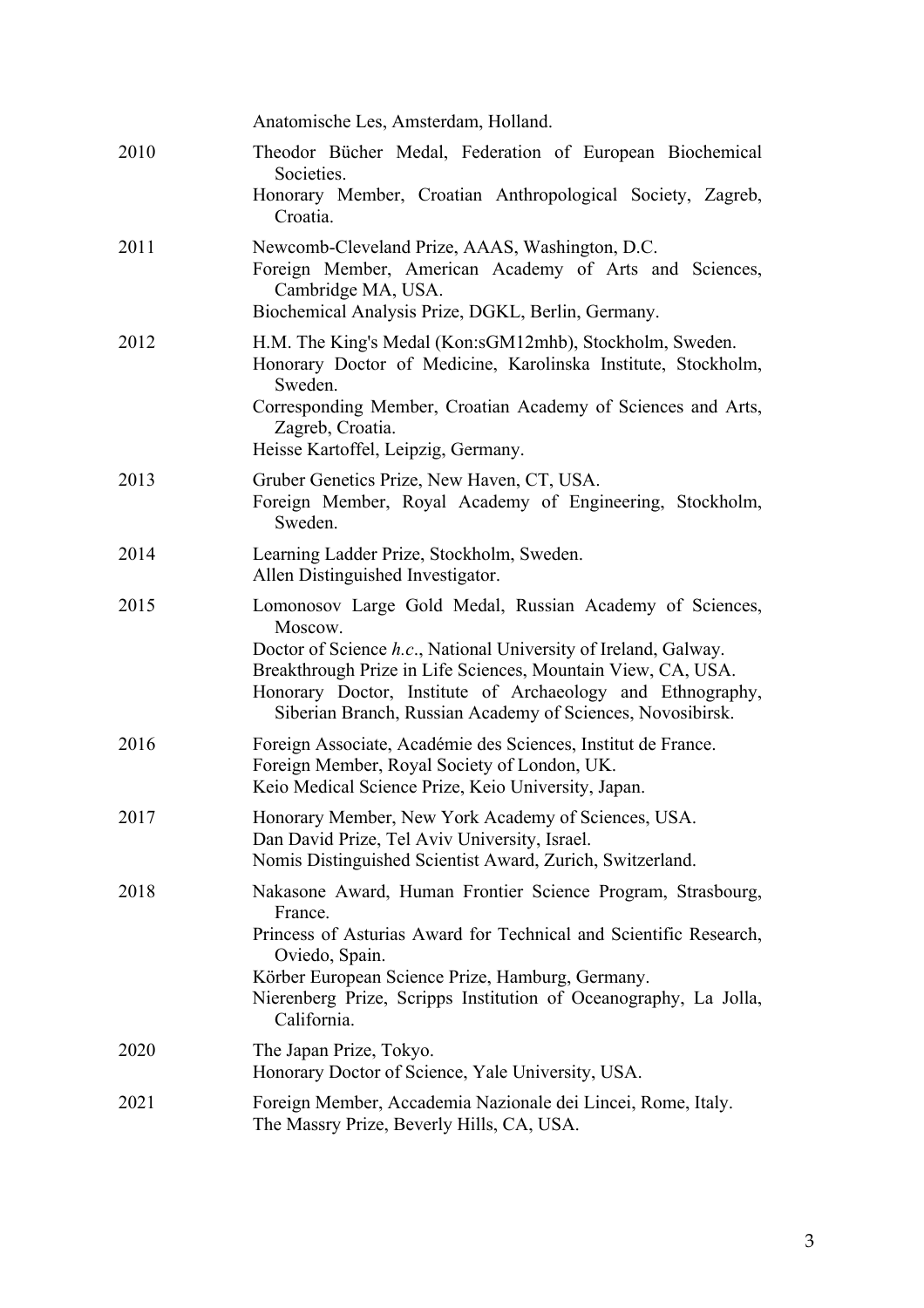### **Scientific service:**

| 1990-1993 | Associate Editor, Journal of Human Evolution.                                                                                                                                |
|-----------|------------------------------------------------------------------------------------------------------------------------------------------------------------------------------|
| 1991-2004 | Editorial Board, Genome Research.                                                                                                                                            |
| 1991-     | Editorial Board, Molecular Phylogenetics and Evolution.                                                                                                                      |
| 1991-1995 | HUGO Committee for Human Genetic Diversity.                                                                                                                                  |
| 1992-1993 | Life Sciences Group, European Community Program "Human Capital<br>and Mobiliy".                                                                                              |
| 1993-1996 | Panel member, Ancient Biomolecules Initiative, Science<br>&<br>Engineering Research Council, UK.                                                                             |
| 1995-2002 | Editorial Board, Biological Chemistry.                                                                                                                                       |
| 1996-2006 | Editorial Board, BioTechniques.                                                                                                                                              |
| 1996-2001 | Advisor, Gene.                                                                                                                                                               |
| 1996      | <b>EMBL Review Board, Biological Instrumentation Programme.</b>                                                                                                              |
| 1997-2002 | Editorial Board, Human Heredity.                                                                                                                                             |
| 1997-2000 | Editorial Board, Ancient Biomolecules.                                                                                                                                       |
| 1997      | Main organizer, Annual Meeting of the Society for Molecular Biology<br>and Evolution, Garmisch-Partenkirchen, Germany.                                                       |
| 1997-2005 | Board of Directors, "Genome Research" and "Cell Factory for<br>functional Genomics" programs. Foundation for Strategic Research,<br>Sweden.                                  |
| 1998      | Organizer, Cold Spring Harbor Meeting on Human Evolution.                                                                                                                    |
| 2000      | Advisory Board, Trends in Ecology and Evolution.<br>Organizer, Banbury Meeting, Cold Spring Harbor Laboratory.                                                               |
| 2000-2003 | Scientific Advisory Board, Pyrosequencing AB, Sweden.                                                                                                                        |
| 2001      | Organizer, SNP Meeting, Stockholm, Sweden.                                                                                                                                   |
| 2001-2005 | Kuratorium,<br>Leipziger<br>Stiftung<br>für<br>Innovation<br>und<br>Technologietransfer.                                                                                     |
| 2004-2006 | Organizer, Cold Spring Harbor Meeting "The Biology of Genomes".                                                                                                              |
| 2004-2006 | Scientific Advisory Board, Joint Genome Institute, Department of<br>Energy, Walnut Creek, California, USA.                                                                   |
| 2005-2007 | Chair, Scientific Advisory Board, Uppsala Centre for Comparative<br>Genomics, Sweden.                                                                                        |
| 2005      | Organizer, "International Workshop on Encoding Information in DNA<br>Sequences", Okinawa, Japan.                                                                             |
| 2007      | Organizer, "Symposium on the Evolution of Brain, Behaviour &<br>Intelligence", Hinxton, UK.<br>Organizer, "Linnaeus Classification of Humans Revisited", Uppsala,<br>Sweden. |
| 2008-     | Scientific Advisory Board, Cold Spring Harbor Asia, Suzhou, China.                                                                                                           |